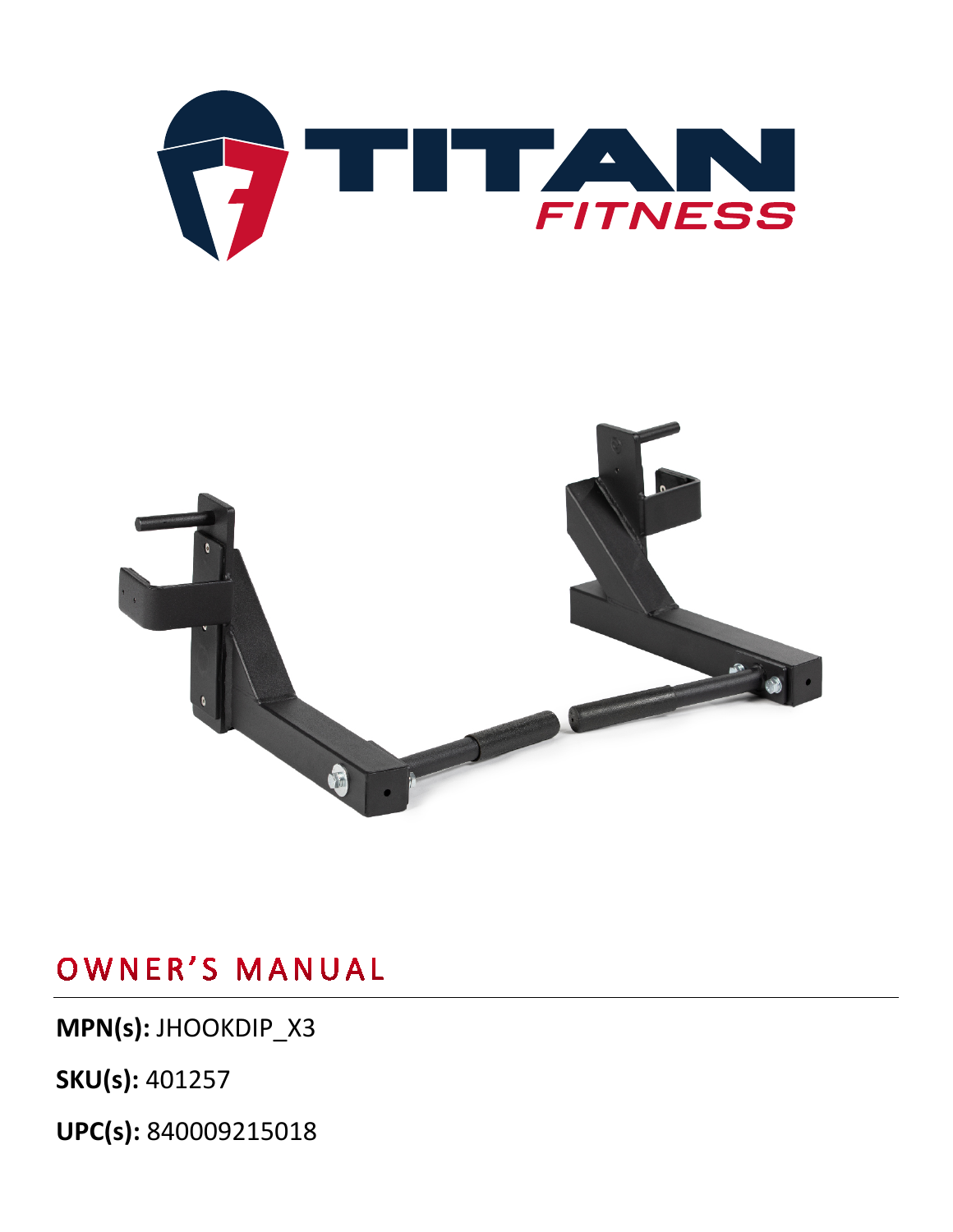### PARTS DIAGRAM / EXPLODED VIEW



| <b>KEY</b> | <b>BOX</b>   | <b>DESCRIPTION</b>                    | <b>QTY</b>     | <b>KEY</b> | <b>BOX</b>   | <b>DESCRIPTION</b>                            | <b>QTY</b>     |
|------------|--------------|---------------------------------------|----------------|------------|--------------|-----------------------------------------------|----------------|
| (1)        | $\mathbf{1}$ | <b>LEFT DIP BAR</b>                   | $\mathbf{1}$   | (7)        | 1            | <b>FLAT WASHER</b><br>Φ11*Φ20*2               | $\overline{4}$ |
| (2)        | $\mathbf{1}$ | <b>RIGHT DIP BAR</b>                  | $\mathbf{1}$   | (8)        | $\mathbf{1}$ | <b>FLAT WASHER</b><br>Φ11*Φ34*3               | $\overline{2}$ |
| (3)        | $\mathbf{1}$ | <b>HANDLEBAR</b>                      | $\overline{2}$ | (9)        | $\mathbf{1}$ | <b>SPRING WASHER ¢10</b>                      | 6              |
| (4)        | $\mathbf{1}$ | <b>HANDLEBAR GRIP</b>                 | $\overline{2}$ | (10)       | 1            | HEX BOLT M10*25                               | 6              |
| (5)        | $\mathbf{1}$ | <b>SHORT PLASTIC PLATE</b><br>58*48*5 | $\overline{2}$ | (11)       | 1            | <b>COUNTERSUNK HEAD</b><br><b>SCREW M6*10</b> | 10             |
| (6)        | $\mathbf{1}$ | <b>REAR PLASTIC PLATE</b><br>205*68*5 | $\overline{2}$ |            |              |                                               |                |

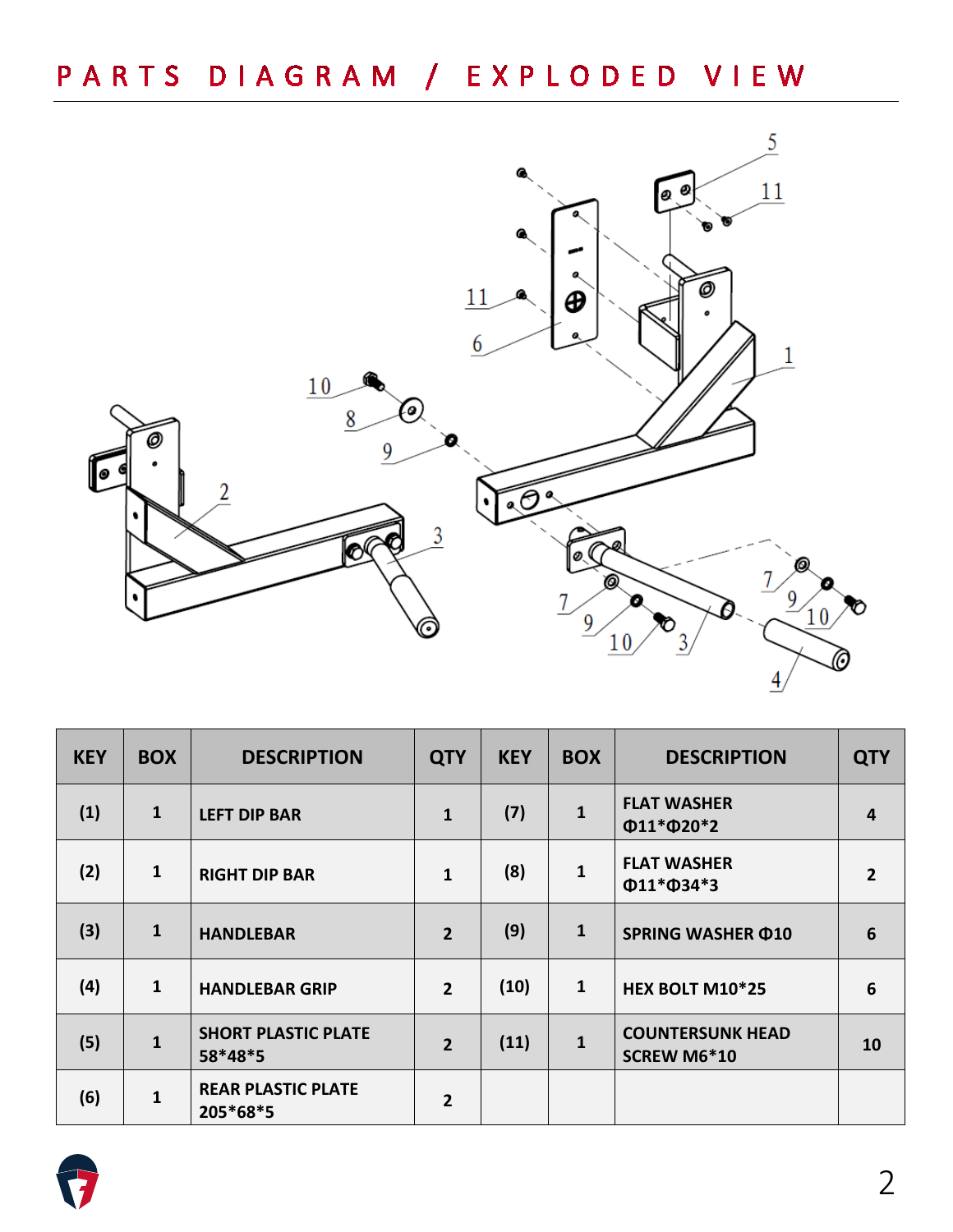### ASSEMBLY INSTRUCTIONS

#### **STEP 1**

Connect the Left Dip Bar (1) and Handle bar (3), using Flat Washer Φ11\*Φ20\*2(7), Flat Washer Φ11\*Φ34\*3(8), Spring Washer Φ10 (9) and Hex Bolt M10\*25(10).



#### **STEP 2**

Install the Left and Right Dip Bar (1 & 2) on the Upright Frame (12).